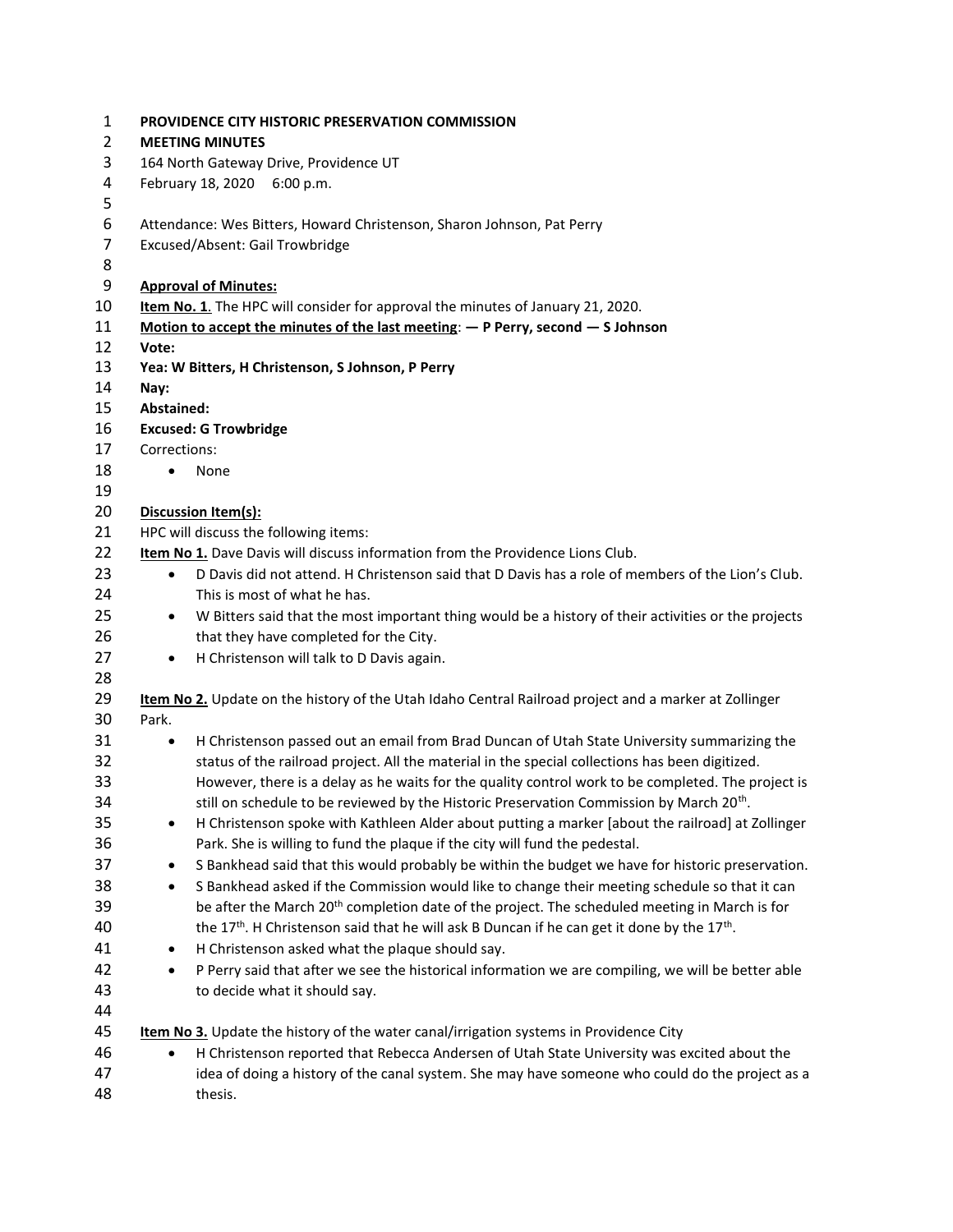| 49       | $\bullet$ | H Christenson reported that R Anderson would like a statement [describing the project].               |
|----------|-----------|-------------------------------------------------------------------------------------------------------|
| 50       | $\bullet$ | H Christenson said that we would like to have the same kind of electronic exhibit as we are           |
| 51       |           | getting for the railroad project. The University will own it, but it will be available to us on their |
| 52       |           | server.                                                                                               |
| 53       | $\bullet$ | S Bankhead suggested that H Christenson put a target date for completion of the project on the        |
| 54       |           | statement that he passed out.                                                                         |
| 55       | $\bullet$ | W Bitters said that if it is a thesis project, June of 2021 would be a good target date. H            |
| 56       |           | Christenson agreed.                                                                                   |
| 57       | $\bullet$ | P Perry said that we should not only cover the history of the people who built the original canal     |
| 58       |           | system but also the history of the people who expanded it later on.                                   |
| 59       | $\bullet$ | S Bankhead said that some water companies went out of business. Some sold their shares to the         |
| 60       |           | city and those shares went into the culinary system. Some systems have reduced the reach of           |
| 61       |           | their system over time.                                                                               |
| 62       | $\bullet$ | P Perry said that she would like the total history of the canals [including expansion and             |
| 63       |           | contraction].                                                                                         |
| 64       | $\bullet$ | P Perry asked if anyone in Providence can get shares in the companies.                                |
| 65       | $\bullet$ | Brent Speth said that they can buy shares from someone else if there is anyone who wants to sell      |
| 66       |           | and if their lot is serviceable.                                                                      |
| 67       | $\bullet$ | S Bankhead suggested that the report include a small description of what an irrigation system is.     |
| 68       |           | People from other areas might not understand the basics of the systems that were developed in         |
| 69       |           | Utah.                                                                                                 |
| 70       |           | H Christenson said that instead of being so broad, we should cover a background history of water      |
| 71       | $\bullet$ |                                                                                                       |
|          |           | in Cache Valley.                                                                                      |
| 72<br>73 | $\bullet$ | The Commission agreed with H Christenson's statement [describing the project] that he passed          |
|          |           | out. H Christenson will send the statement to R Andersen.                                             |
| 74       | $\bullet$ | H Christenson asked if we want to put up a plaque. W Bitters said that we should. We should put       |
| 75       |           | it near to the spot where we will put the railroad plaque.                                            |
| 76       | $\bullet$ | P Perry asked if there will be a map of the canals.                                                   |
| 77       | $\bullet$ | W Bitters said that Spring Creek Irrigation Company has a map.                                        |
| 78       | $\bullet$ | S Bankhead said that Cache County has an online map of canals.                                        |
| 79       | $\bullet$ | H Christenson asked about the Pioneer Irrigation Company.                                             |
| 80       | $\bullet$ | B Speth said that it came from the Logan River and watered the [West] side of Providence.             |
| 81       | $\bullet$ | S Bankhead said that there was also a company called Prolog that used to water the [northeast         |
| 82       |           | side] of Providence.                                                                                  |
| 83       | ٠         | H Christenson said that we should put in our [project description] statement that we want to          |
| 84       |           | research all of the companies that watered Providence.                                                |
| 85       | $\bullet$ | B Speth explained some of the contents of Doran Baker's history of Spring Creek Water                 |
| 86       |           | Company. He brought a copy with him.                                                                  |
| 87       |           |                                                                                                       |
| 88       |           | Item No 4. Ev Thorpe painting owned by the Astle Family.                                              |
| 89       | $\bullet$ | S Bankhead reported that she left messages for Robert Astle, but she has not heard back from          |
| 90       |           | him. She will continue to try to get ahold of him.                                                    |
| 91       | $\bullet$ | W Bitters said that he thought that there was a meeting a year ago where the painting's future        |
| 92       |           | was decided [so that the painting would go to the city].                                              |
| 93       | $\bullet$ | S Bankhead said that there was such a meeting, but that Dale Astle passed away before the deal        |
| 94       |           | could be completed. There were a few things that he wanted to change in the agreement, but            |
| 95       |           | then he passed away.                                                                                  |
| 96       |           |                                                                                                       |